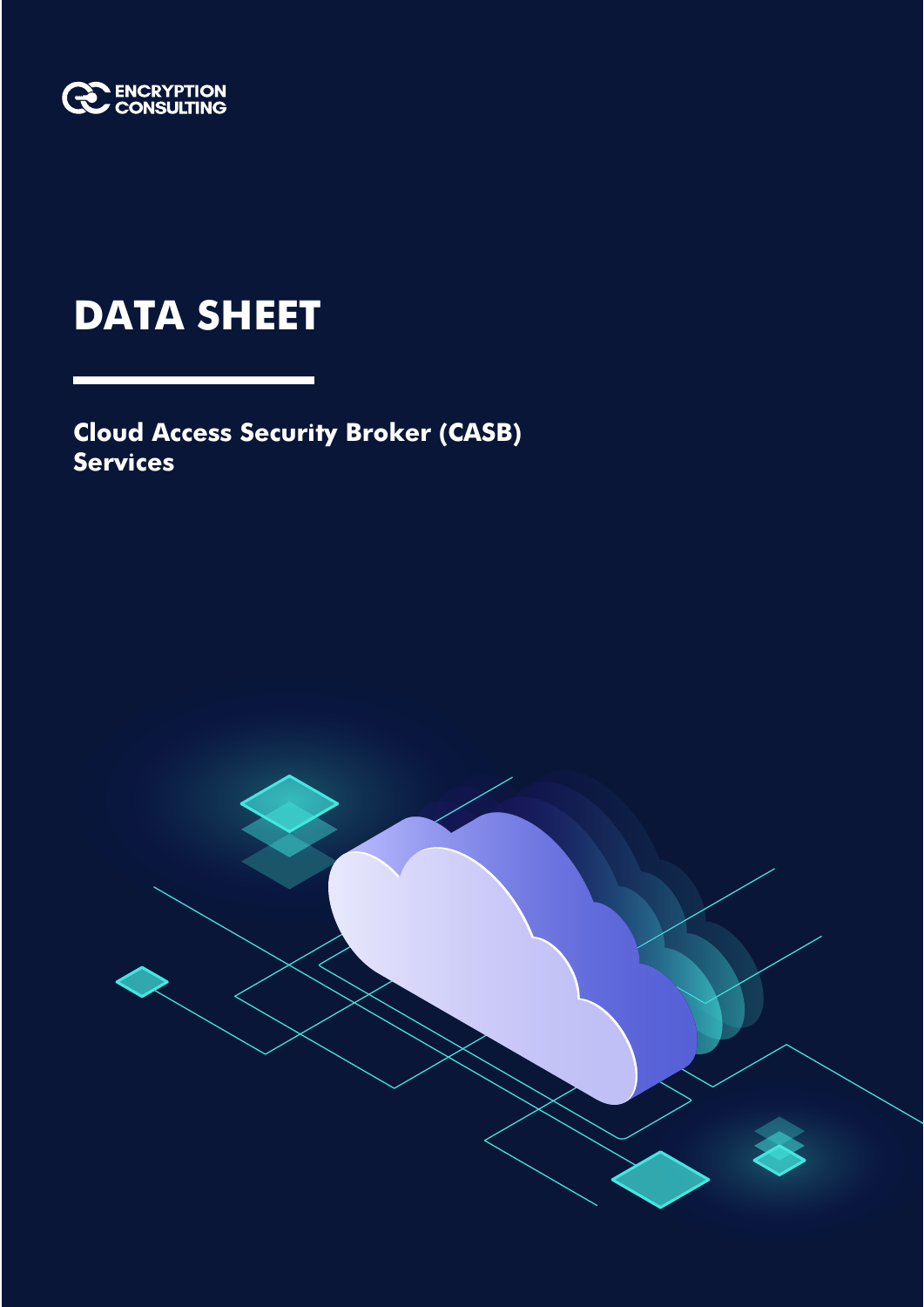# **Introduction**

A cloud access security broker (CASB) is a software tool that sits between an organization`s on-premises infrastructure and a cloud provider's infrastructure, acting as a gatekeeper to examine cloud traffic and extend the reach of their security policies. CASB plays a pivotal role in ensuring the secure and compliant use of cloud applications and services. As a CASB advisory service provider, Encryption Consulting will help to accomplish all your cloud security, compliance, and governance requirements.

## **CASB Assessment**

Encryption consulting will review the current state to identify the gaps and provide recommendations as part of a comparative study of the current and future state of enterprise scale CASB deployment. This assessment will also address all cloud cyber risk challenges of our customers and provide them with a current state summary as well as future state vision/strategy recommendations.

# **Objectives:**

• Understanding the flow of sensitive data, obtaining visibility into cloud, and identifying areas of improvement.

• Evaluating current CASB tool for each business driver and use case identified in customer's cloud environment.

• Developing an implementation roadmap to remediate the identified gaps, and design use cases and requirements to facilitate the selection of a potential CASB solution.

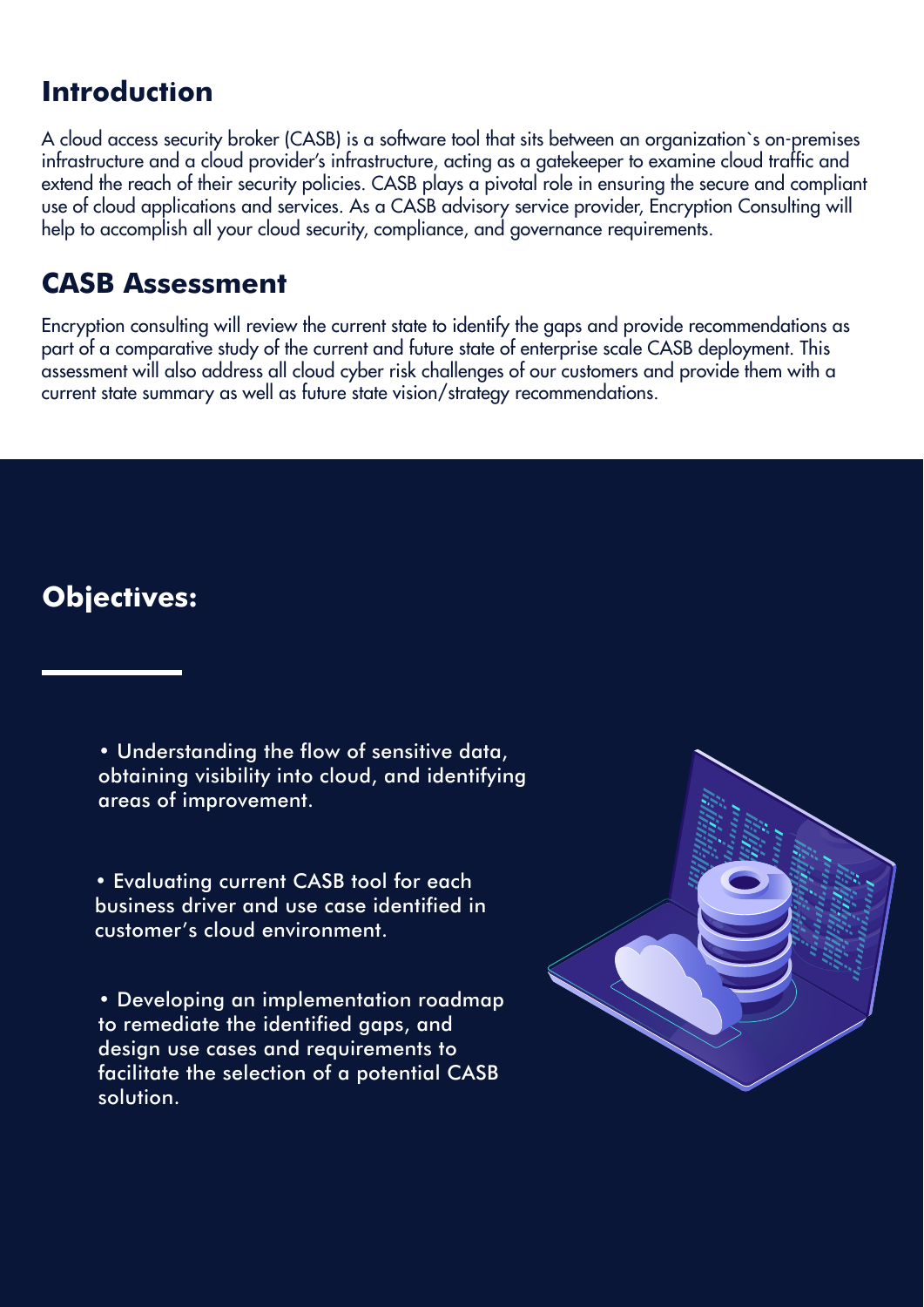### **CASB Strategy**

An effective CASB strategy by experts from Encryption Consulting looks at protecting sensitive data going to/from, and within cloud applications, and identifying risks of the data being stolen or compromised. Through this service, we will evaluate your current CASB solution to determine the highly vulnerable areas thereby allowing you to prioritize your efforts and budget to minimise the identified risks. We will also provide outline of our recommendations and develop a roadmap to guide future project activities.

### **Objectives:**

• Develop a strategy for deploying CASB tool to help align and assist in the progress of the company's data protection and cloud transformation efforts.

• Assist in developing and prioritizing a list of sanctioned applications.

• Perform shadow IT scanning and assess risk rating for each application to provide visibility into applications being used in cloud.

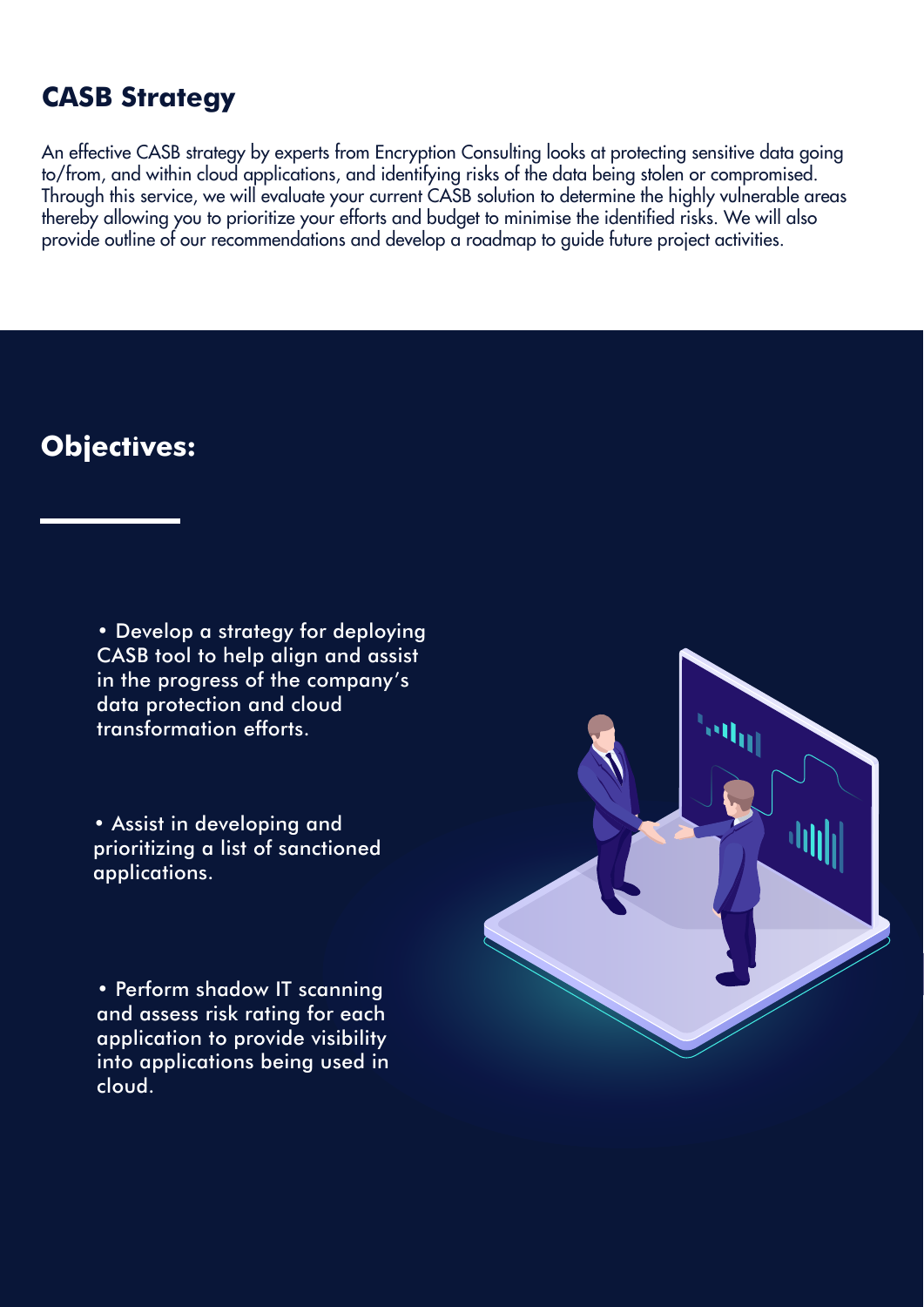## **CASB Implementation**

The experts from Encryption Consulting will assist in the implementation of a CASB solution which will be capable of discovering and assessing the risk of cloud apps, detecting malicious activity in cloud accounts, and classifying and controlling the data in them—regardless of where the user or device resides.

# **Approach:**

• Identify CASB requirements by conducting working session with stakeholders.

• Determine the initial and long-term use cases.

• Prepare summary of leading CASB vendors and their ability to meet client requirements.

• Compare vendor solution capabilities and provide recommendations for the same.

• Provision, configure and deploy selected CASB solution in customer's production environment

• Test plans to prove CASB solution's functionality.

• Perform Policy/Rule testing and tuning.